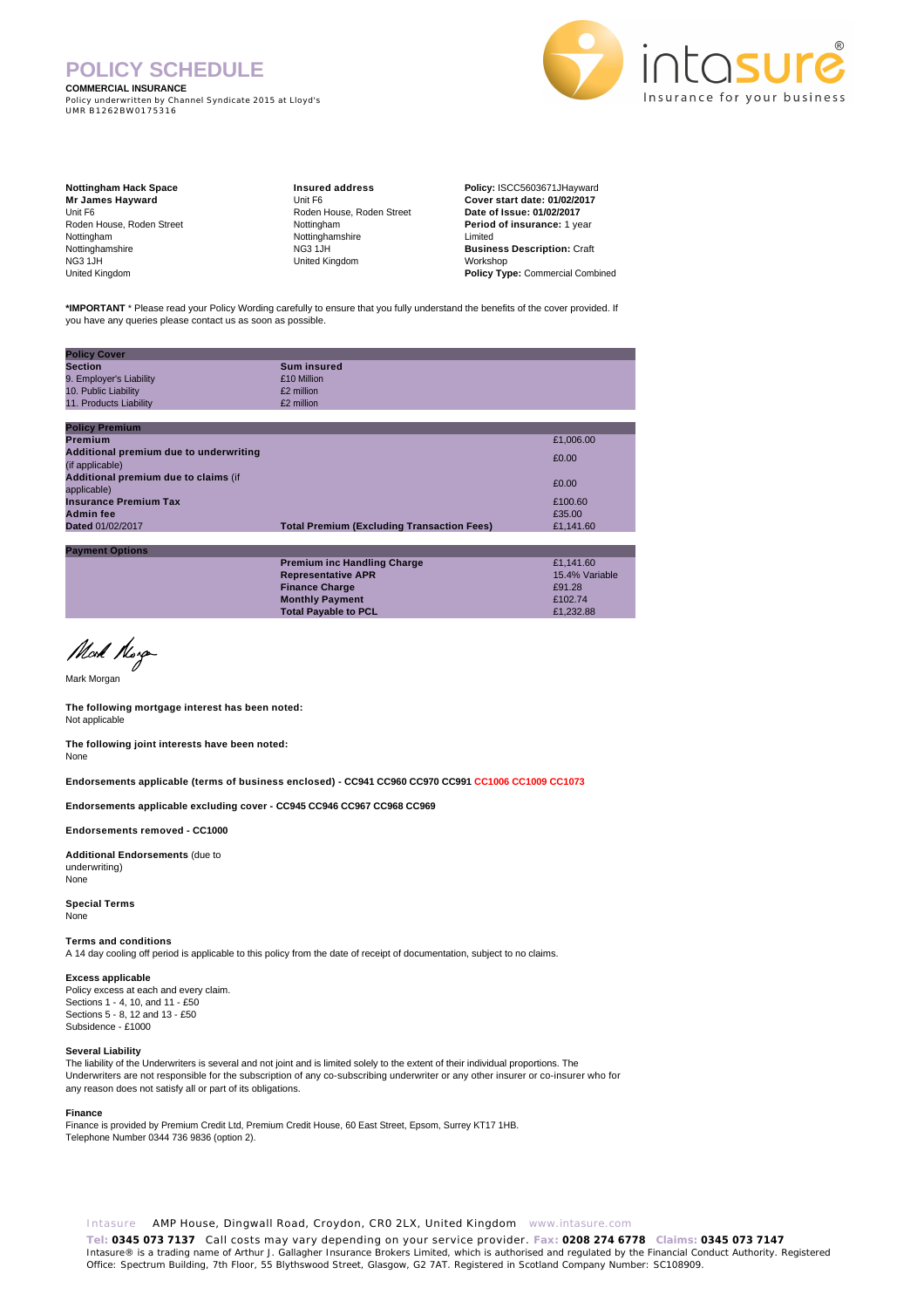

### **Endorsements applicable**

#### **CC941 - Bona Fide Sub-Contractors Clause**

It is warranted by the Insured that all sub-contractors that they engage

- maintain employers' liability and public liability policies that provide:
- Employers' liability coverage with a limit of indemnity of not less than £10,000,000 any one occurrence
- Public liability coverage with an indemnity limit of not less than the
- limits provided by this Policy
- An indemnity to the Insured as principal

It is further warranted by the Insured that they do not assume by agreement any liability or potential liability that would not have attached to them in the absence of such agreement, including but not limited to, the assumption of any liability or potential liability on behalf of any bona fide sub-contractor, or the waiver of any rights of recourse against any bona fide sub-contractor.

### **CC945 - Abuse Exclusion**

Insurers shall have no liability under this Policy to provide any indemnity or benefit for any legal liability under Section 10 directly or indirectly resulting from or in consequence of abuse of any nature whether direct or indirect.

### **CC946 - Heat Work Away Exclusion**

Insurers shall have no liability under this Policy to provide any indemnity or benefit for any legal liability under Section 10, directly or indirectly resulting from or in consequence of the performance of work involving the application of heat other than on Premises owned, leased or rented by the Insured.

#### **CC960 - Rights of Recourse Warranty**

It is warranted by the Insured that precedent to the liability of Insurers hereon, full Rights of Recourse are maintained against any manufacturer or supplier with whom they have entered into a legal contract for the provision of products or components.

### **CC967 - Professional Services Exclusion**

Insurers shall have no liability under this Policy to provide any indemnity or benefit for any legal liability arising out of breach of professional duty or wrongful or inadequate advice, whether a fee is charged or not.

### **CC968 - USA and Canada Products Exclusion**

Insurers shall have no liability under this Policy to provide any indemnity or benefit for any legal liability arising out of any products supplied, including products supplied prior to the inception of this insurance which the Insured knows, or could have reasonably been expected to know, would be used within the United States of America or Canada.

### **CC969 - High Risk Location Exclusion**

Insurers shall have no liability under this Policy to provide any indemnity or benefit for any legal liability arising out of or in connection with work undertaken on or at any of the following locations or Premises:

- refineries, bulk storage or production Premises in the oil, gas or chemical industries.

- offshore structures and work underground or underwater.

- aircraft, hovercraft, aerospace systems or watercraft (other than at work conducted in dry-docks not involving the use of heat).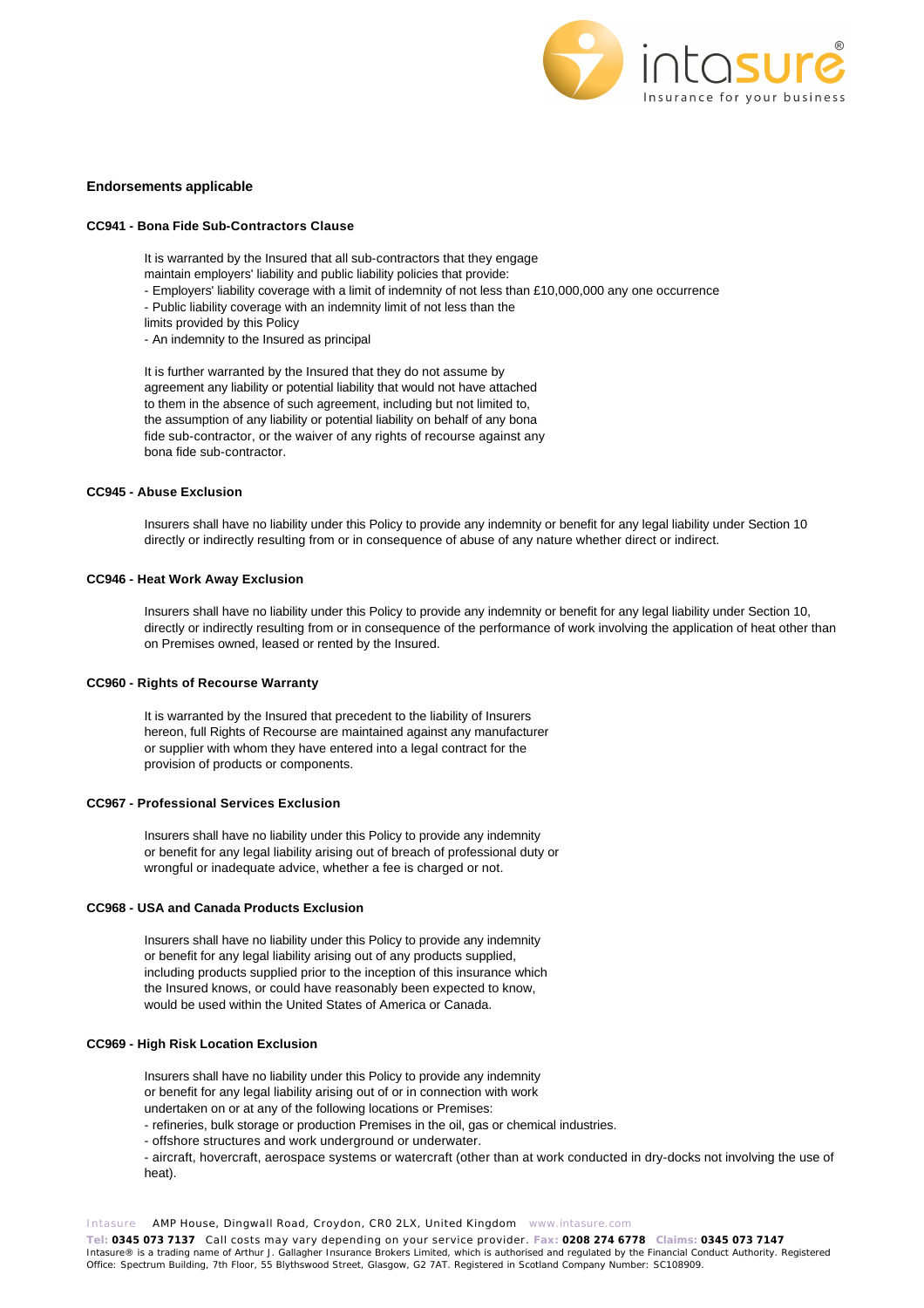

- railways or airports.

### **CC970 - Personal Protective Equipment Warranty**

It is a condition precedent to the liability of Insurers that the use or wearing of Personal Protective Equipment by any Person Employed is rigorously enforced and that Personal Protective Equipment is supplied to the Person Employed and that a formal record is maintained confirming receipt of such equipment.

### **CC991 - Burning and Welding Warranty**

The Insured hereby warrants that the following special precautions will be complied with on each occasion of any of the following work: (a) Work involving the use of any blow lamp, blow torch, flame gun or hot air gun:

(i) The area in which work is to be carried out is to be examined and combustible property within the vicinity of the work either removed or as far as practicable covered by non- combustible material;

(ii) Suitable fire extinguishing appliances are to be kept available for immediate use at the point of work;

(iii) All blow lamps, blow torches and flame guns are to be lit in strict accordance with the manufacturer's instructions, not left unattended when lit and extinguished immediately after use; (iv) Hot air guns are to be switched off when unattended and immediately after use;

(v) During the period of not less than thirty minutes immediately following completion of each period of work, a continuous check that there is no fire or risk of fire is to be made in the vicinity of the point of work;

(b) Work involving any electric, gas or other welding, cutting or portable grinding equipment:

(i) The area in which the work is to be carried out (including adjoining shafts or openings and the area on the other side of any wall or partition) is to be inspected to establish whether any combustible material (other than the property to be worked upon) is in danger of ignition either directly or by conduction of heat;

(ii) Wherever practicable, all combustible material is to be removed to a distance of not less than 10 metres from the point of work and such material which cannot be removed is to be covered by overlapping sheets of non-combustible material or afforded equivalent protection;

(iii) Suitable fire extinguishing appliances are to be kept available for immediate use at the point of work;

(iv) All torches are to be lit and used in strict accordance with the manufacturer's instructions, not left unattended when lit and extinguished immediately after use;

(v) All portable grinders are to be switched on and used in strict accordance with the manufacturer's instructions and switched off when unattended and immediately after use;

(vi) A person who is competent in the use of fire extinguishing appliances is to be appointed to act as a firewatcher in conjunction with the operative using the equipment and to remain in attendance until use of all such equipment has ceased and all torches have been extinguished and all portable grinders switched off;

(vii) Wherever practicable, gas cylinders not in use are to be kept outside the building in which the work is taking place or otherwise kept at least 15 metres from the point of work; (viii) Immediately following completion of each period of work, a thorough check that there is no fire or risk of fire is to be made of the whole area in which the work is to be carried out (including